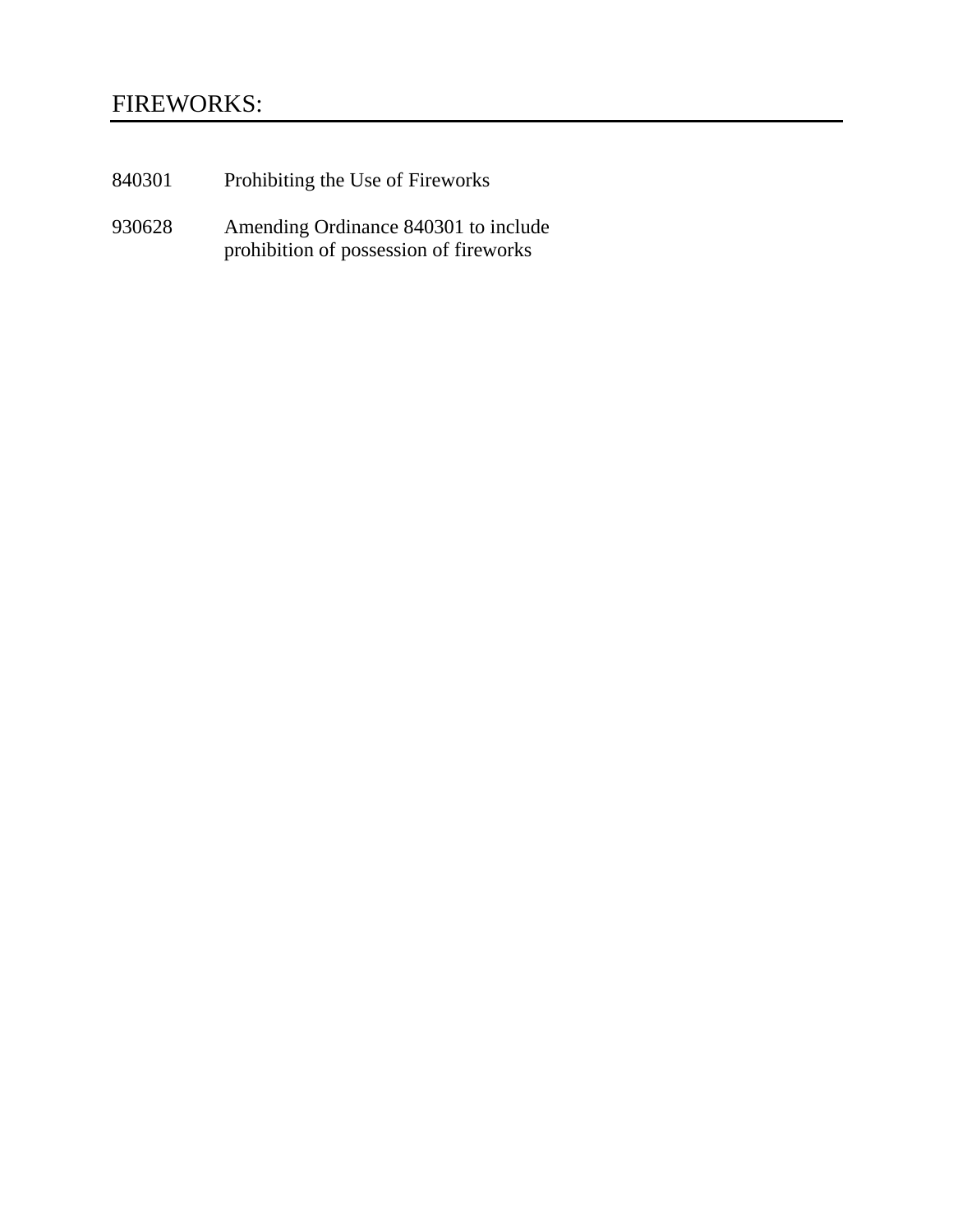#### ORDINANCE NO. 840301

### PROHIBITING THE USE OF FIREWORKS, THE SALE OF FIREWORKS, AND FIREWORKS DISPLAYS

WHEREAS, a public necessity exists that the use of fireworks and fireworks displays hereinafter defined, be prohibited within the Town of China Grove in order to protect the peace, quiet, order, safety, and environment of the people of China Grove;

Now, therefore;

BE IT ORDAINED by the Town Council of the Town of China Grove, Texas, that:

It shall be unlawful for any person to in any manner use, shoot, discharge, explode, ignite, display any fireworks within the city, except as provided for in this section.

It shall be unlawful for any person, corporation or entity to offer for sale, sell, give away or otherwise convey any firework or fireworks within the corporate limits of the Town of China Grove.

Any citizen of the city may give a public fireworks display, provided he secures a permit therefore from the town council as herein provided. Application therefore shall be addressed to the Town Council, shall state the name and residence of the applicant, the time and place of the proposed exhibition, a description of the kind, character and quantity of the fireworks intended to be displayed, and shall be accompanied by a cashier's or certified check for one hundred dollars.

The Town Council shall pass upon such application and may grant or reject same within its discretion. If same is rejected, the check for one hundred dollars shall be returned to the applicant; if it is granted, such check shall be deposited to the general fund and be retained as a fee fro the permit. A certified copy of the council's action of approval shall constitute the applicant's permit.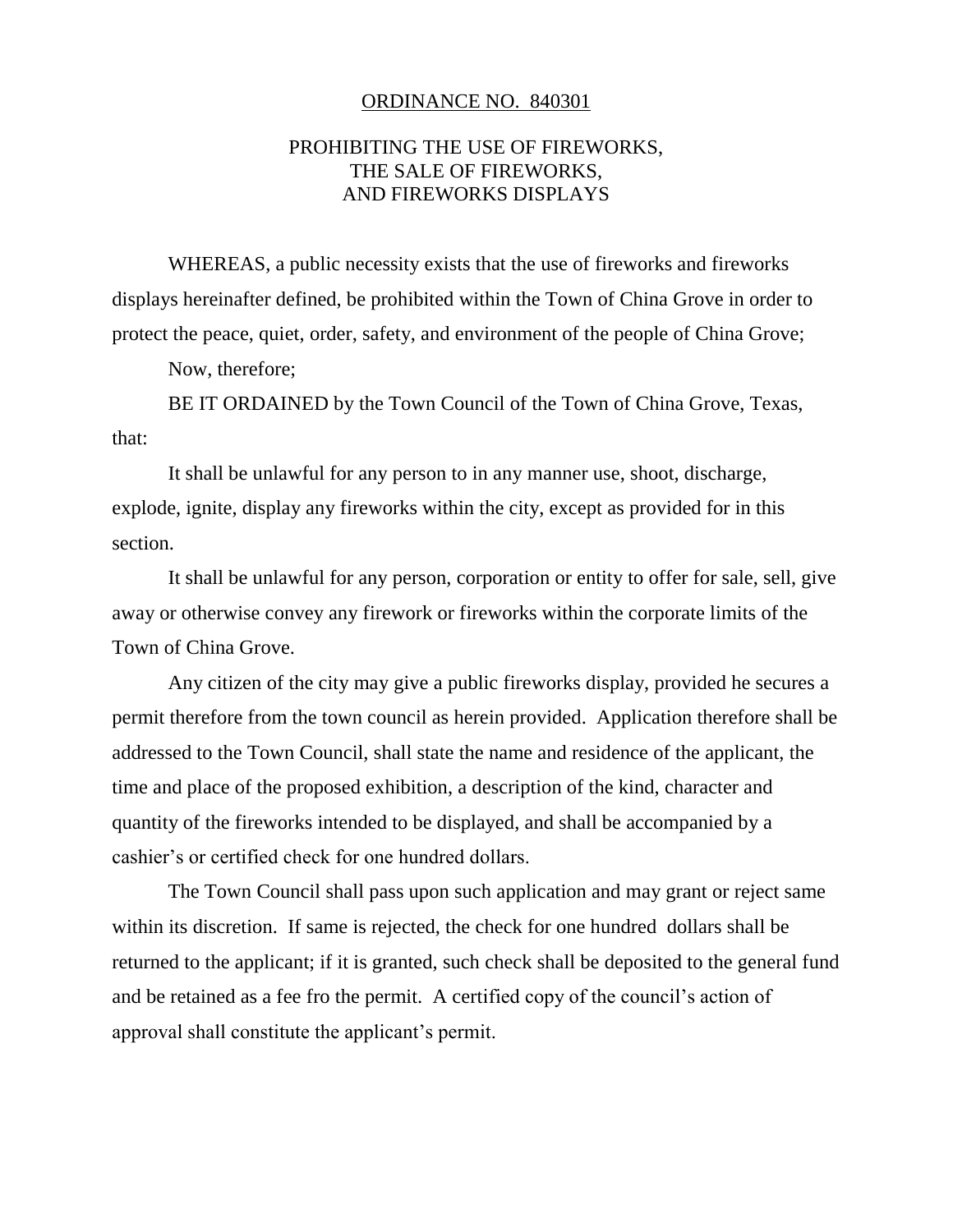No such permit shall be granted to any applicant more than twice during any calendar year, and any fireworks display thereunder shall be concluded not later than ten o'clock p.m. on the date specified.

No such application shall be granted by the Town Council unless the written recommendation of the fire chief and the fire marshal have been endorsed thereon.

As used in this section the term "fireworks" shall be given its usual and ordinary meaning, and shall include but not limited to the following: firecrackers, Roman candles, sparklers, torpedoes, bombs, sky rockets, buzz bombs, atomic wings, aerial flash salutes, and trial blazers.

This Ordinance is to become effective the date of its passage.

If any section or clause of this ordinance is deemed invalid, the remaining portions of this ordinance are to remain if full force and effect.

PASSED AND APPROVED this 1<sup>st</sup> day of March, 1984.

*JOHN D. PASSANO* MAYOR

ATTEST:

Susan Conaway CITY SECRETARY

I, SUSAN CONAWAY, City Secretary of the Town of China Grove, Texas, do hereby certify that the foregoing is a true and correct copy of Ordinance No. 840301, passed and approved by the Town Council of the Town of China Grove, at a Regular/Special meeting held on the  $1<sup>st</sup>$  day of March, 1984.

In witness whereof, I hereto set my hand and affix the official seal of the Town of China Grove, Texas, this the  $9<sup>th</sup>$  day of March, A.D., 1984.

Susan Conaway CITY SECRETARY